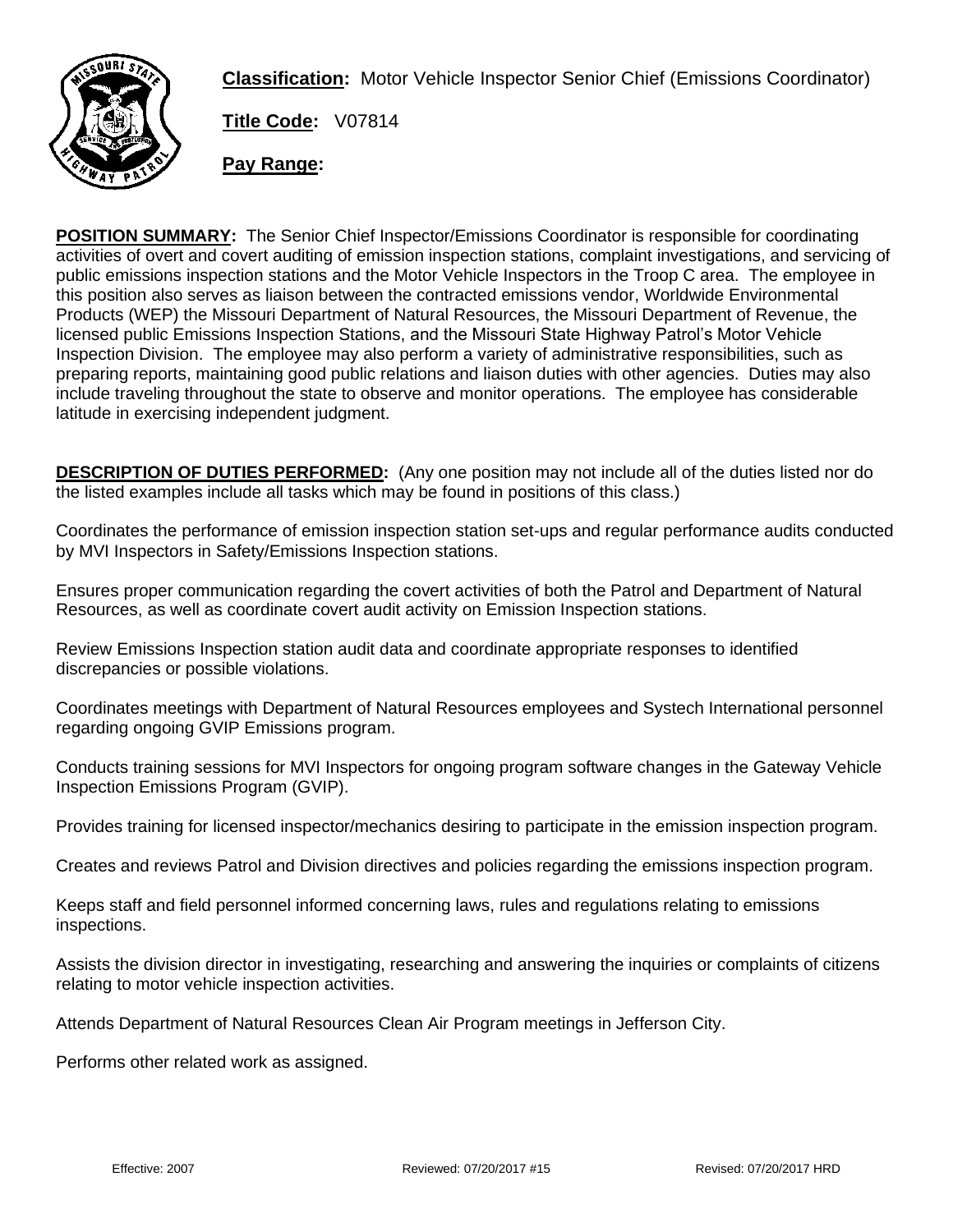**REQUIRED KNOWLEDGE, SKILLS, AND ABILITIES:** Thorough knowledge of Missouri Statutes,

Administrative Rules, and Division Special Orders regarding the Motor Vehicle Inspection Program and GVIP Emissions Inspection Program.

Extensive knowledge of the Missouri State Highway Patrol's policies, procedures, rules and regulations and all laws concerning motor vehicle inspections.

Extensive knowledge of the basic principles of vehicle/automotive technology.

Extensive knowledge of the methods, practices, procedures, equipment and materials used in the inspection of motor vehicles.

Knowledge of the principles and techniques of supervision.

Ability to conduct motor vehicle safety and emissions inspections/re-inspections in accordance with prescribed regulations.

Ability to maintain complex records and files.

Ability to operate a motor vehicle in accordance with Missouri State Highway Patrol policy and State of Missouri statutes.

Ability to work independently.

Ability to organize and plan work effectively.

Ability to make decisions in accordance with laws, policies and regulations and apply these to work problems.

Ability to exercise diplomacy and patience in dealing with individuals.

Ability to exercise judgment and discretion.

Ability to review reports for completeness, clarity, accuracy and legibility.

Ability to gather, organize, analyze and evaluate facts and figures to determine fundamental causes and symptoms of operational and organizational weaknesses.

Ability to complete advanced management and technical training courses as specified by the Director of the Motor Vehicle Inspection Division.

Ability to handle restricted and confidential information in a professional manner and maintain the information as such.

Ability to communicate in English clearly and concisely, both orally and in writing.

Ability to establish and maintain harmonious working relations with others.

Ability to work with material that may be of a sexual nature relating to criminal activity (e.g., written material, photographs, and/or verbal language, etc.).

Ability to work hours as assigned.